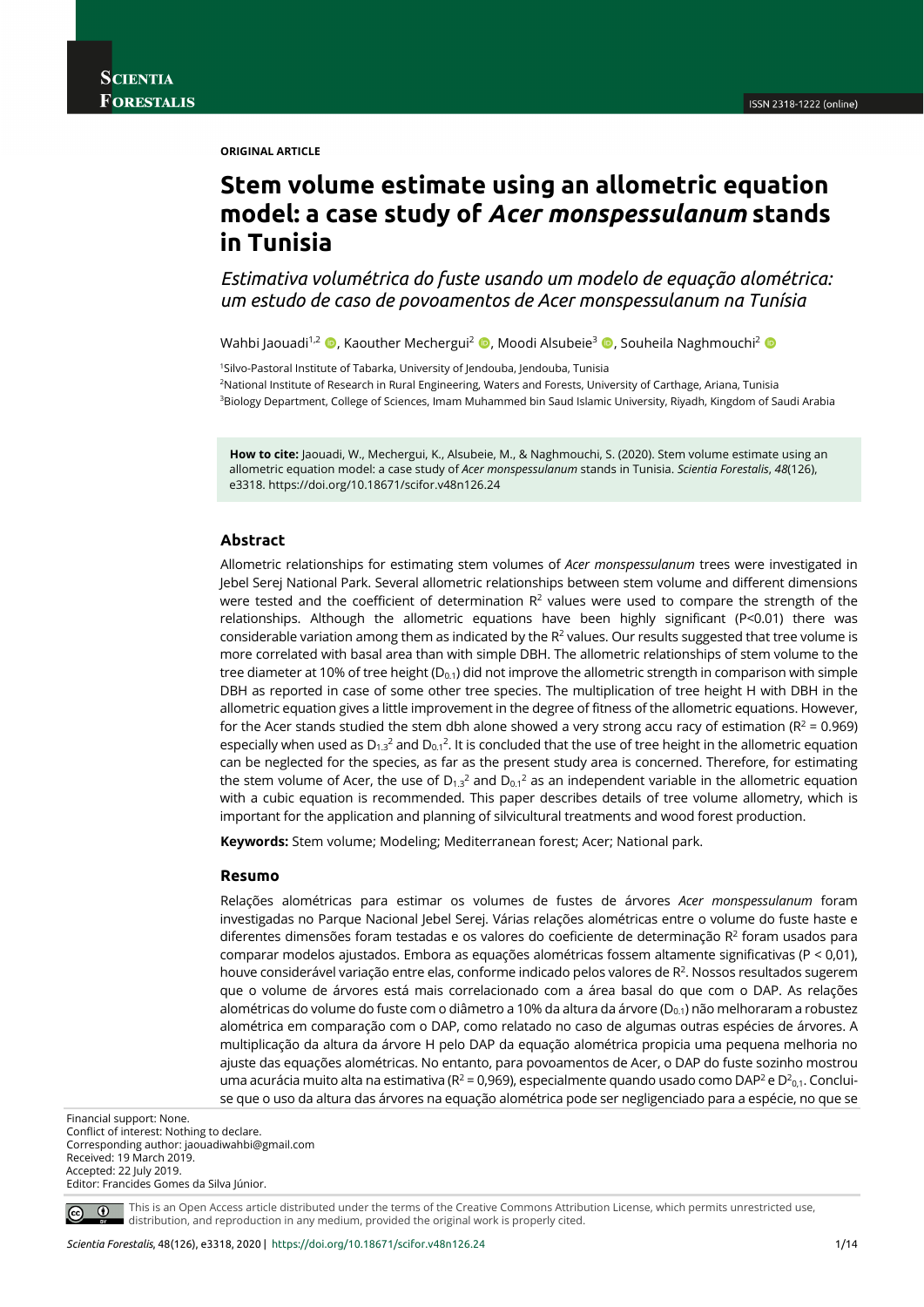refere à área de estudo atual. Portanto, para estimar o volume do fuste de Acer, recomenda-se o uso de  $DAP<sup>2</sup>$  e  $D<sup>2</sup>_{0.1}$  como variável independente na equação alométrica com uma equação cúbica. Este artigo descreve detalhes da alometria de volume de árvores, o qual é importante no manejo florestal.

**Palavras-chave:** Volume do fuste; Modelagem; Floresta mediterrânea; Acer; Parque nacional.

## **INTRODUCTION**

The Acer genus consists of 120 to 156 species, including deciduous and evergreen species (Van Gelderen et al., 1994; Dirr, 2009; Grimshaw & Bayton, 2009). Acer species are found in many types of climates and landscape types in Europe, North Africa, Asia, and North America from dry steppe environments in southeastern Europe to moist and rich forest habitats in China and eastern North America (Mechergui et al., 2018). Published inventories (Raupp et al., 2006; Sjöman et al., 2012; Cowett & Bassuk, 2014) indicate that Acer are routinely used across the temperate world but the range of species used is commonly restricted to just a few traditional species. Sjöman et al. (2015) confirm the wide range of tolerance to water deficits in Acer and give an important insight into the potential of species to tolerate periods of low water availability by providing quantitative data not previously available.

Acer, a particular species in China, is an important widespread prominent species in the hardwood forests from north to west China, and widely planted as landscape trees for its brilliant leaf color in autumn. Drought stress had both significantly reduced growth and physiology of Shantung Acer (A. *truncatum* Bunge) seedlings (Li et al., 2015). It is mainly found in sub-Mediterranean or sub-Atlantic mixed forests on soils with high lime content, but it can grow on acid substrates as well. It is adapted to grow on poor and shallow soils and can tolerate drought periods. One of the species is *A. monspessulanum*, which constitutes a part of a very sparse complex of open xeromorphic scrub (Zohary, 1973).

*A. monspessulanum* L. is known by local names: bordo do Montpellier (Portuguese), arce de Montpellier (Spanish), érable de Montpellier (French) and Montpellier maple (English). In Tunisia its name is "Doull"; it is a sacred tree in Jebel Serej national park (Mechergui et al., 2018). In Tunisia the Acer species is located in the mountain range of the forest reserve in the Tunisian ridge (Jebel Serej National Park). The forest reserve serves as a natural training laboratory for the advancement of technical knowledge related to the conservation of the forest, its biodiversity and other resources (Pagaduan & Afuang, 2012).

In order to manage Mediterranean forests in a sustainable manner, the estimates of the growing stock, such as volume biomass estimates, are required (Lumbers et al., 2016). Foresters traditionally derive timber volumes by employing allometric techniques. Allometric relationship for estimating stand volume as well as forest biomass is very important for managing natural and artificial forest resources (Baker et al., 2004; Chave et al., 2005; Malhi et al., 2006; Nogueira et al., 2008).

To obtain an estimate of the stem volume of standing trees, investigators usually measure the diameter of the tree at several heights up the trunk or, for species that are well studied, integrate mathematical taper functions (Philip, 1994; Robinson & Wood, 1994; Akindele & LeMay, 2006). Subedi et al. (2011) recommended a stem taper equation as one of the most accurate tools to predict stem diameter and volume to any height of a standing tree. In the estimation of stand volume, the uncertainties appear due to the measurements of basal area and the use of a mean form factor, which is related to mean tapering (Nogueira et al., 2008). Thus, allometric relationships offer better estimates of the forest standing volume, which is also an important parameter in further research such as biomass and carbonemission estimates avoiding the uncertainties in the bole volume estimates (Ketterings et al., 2001; Nogueira et al., 2008). Therefore, choosing a suitable functional variable in the allometric equation is very important for allometric techniques in forest science (Ketterings et al., 2001; Khan et al., 2005). There are various independent variables in the allometric relationships to estimate biomass. In most studies, the allometric equation was taken as the only independent variable (Nakasuga, 1979; Putz & Chan, 1986; Clough & Scott, 1989; Amarasinghe & Balasubramaniam, 1992; Clough et al., 1997; Ong et al., 2004).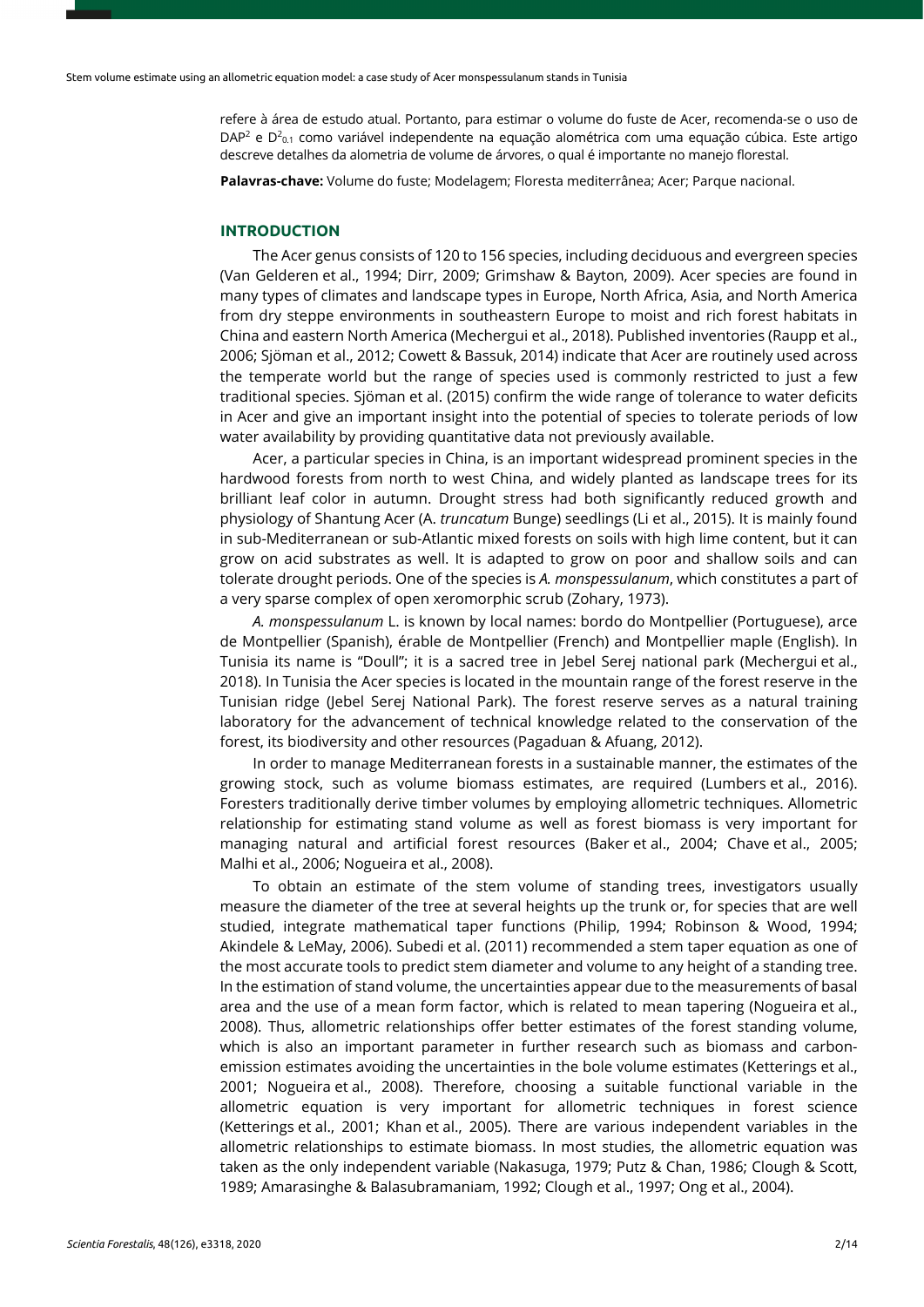However, incorporation of the variable H (tree height i.e., the use of  $D^2H$ ) ensures a higher accuracy of the allometric estimation in some tree species (Suzuki & Tagawa, 1983; Tamai et al., 1986; Kusmana et al., 1992; Poungparn et al., 2002). Moreover, the use of the new variable D<sub>0.1</sub><sup>2</sup> H ( $D_{0.1}$ , diameter at one-tenth of H) instead of  $D_{1.3}{}^{2}$ H has been suggested to improve the accuracy of estimation (Ogawa & Kira, 1977; Hagihara et al., 1993; Khan et al., 2005).

The allometric equations developed from various species yield useful estimates for largescale inventories. Tree volume is more correlated with basal area than with simple DBH (stem diameter at 1.3 m height above the ground). The multiplication of tree height H by DBH in the allometric equation gives a small improvement to the degree of fitness of the allometric equations (Khan & Faruque, 2010). However, for Sissoo plantations studied the stem dbh alone showed a very strong accuracy of estimation ( $R^2$  = 0.997) especially when used as  $D^2$ (Khan & Faruque, 2010). In this paper, we seek to establish the allometric relationships of the stem volume of individual trees to different stem positions, such as  $\mathsf{D}_{1.3}$ ,  $\mathsf{D}_{1.3}{}^2$ ,  $\mathsf{D}_{1.3}{}^2$ H,  $\mathsf{D}_{0.1}$ ,  $\mathsf{D}_{0.1}{}^2$ and  $D_{0.1}$ <sup>2</sup>H and to propose a standard method for predicting the stem volume of Acer. Since cutting or harvesting trees is strictly prohibited in the study site because it is located within a national park, the aim of this study was to develop stem models without felling trees and without causing indelible damage to the tree or to the nearby understory. The scope of this study involves an important tree species in the Jebel Serej National Park.

## **MATERIALS AND METHODS**

#### **Study site**

The Jebel Serej (Figure 1) is a limestone mountain located in the center of Tunisia, within the Tunisian ridge. It rises to 1357 meters above sea level. The mountain is located at 35° 56′ 12.12″ N, 9° 32′ 58.92″ E. Jebel Serej is located twenty kilometers southeast of Siliana and sixty kilometers north-west of Kairouan, in the middle of the ridge, halfway between Grombalia and Jebel Tamsmida. It is about five kilometers wide and twenty kilometers long. The origin of the appellation serej comes from the peculiar shape of a mountain ridge which approaches the shape of a saddle. This rapprochement has fed many legends and myths around the formation of this singularity among the neighboring populations of the jebel. The mountain lies in the Jebel Serej National Park. This mountain is considered a special place for speleology in Tunisia due to the Ain Dhab and Mine caves in the mountain. The mountain has been protected within the Jebel Serej National Park by a decree of March 29, 2010.



**Figure 1.** Location of Jebel Serej National Park.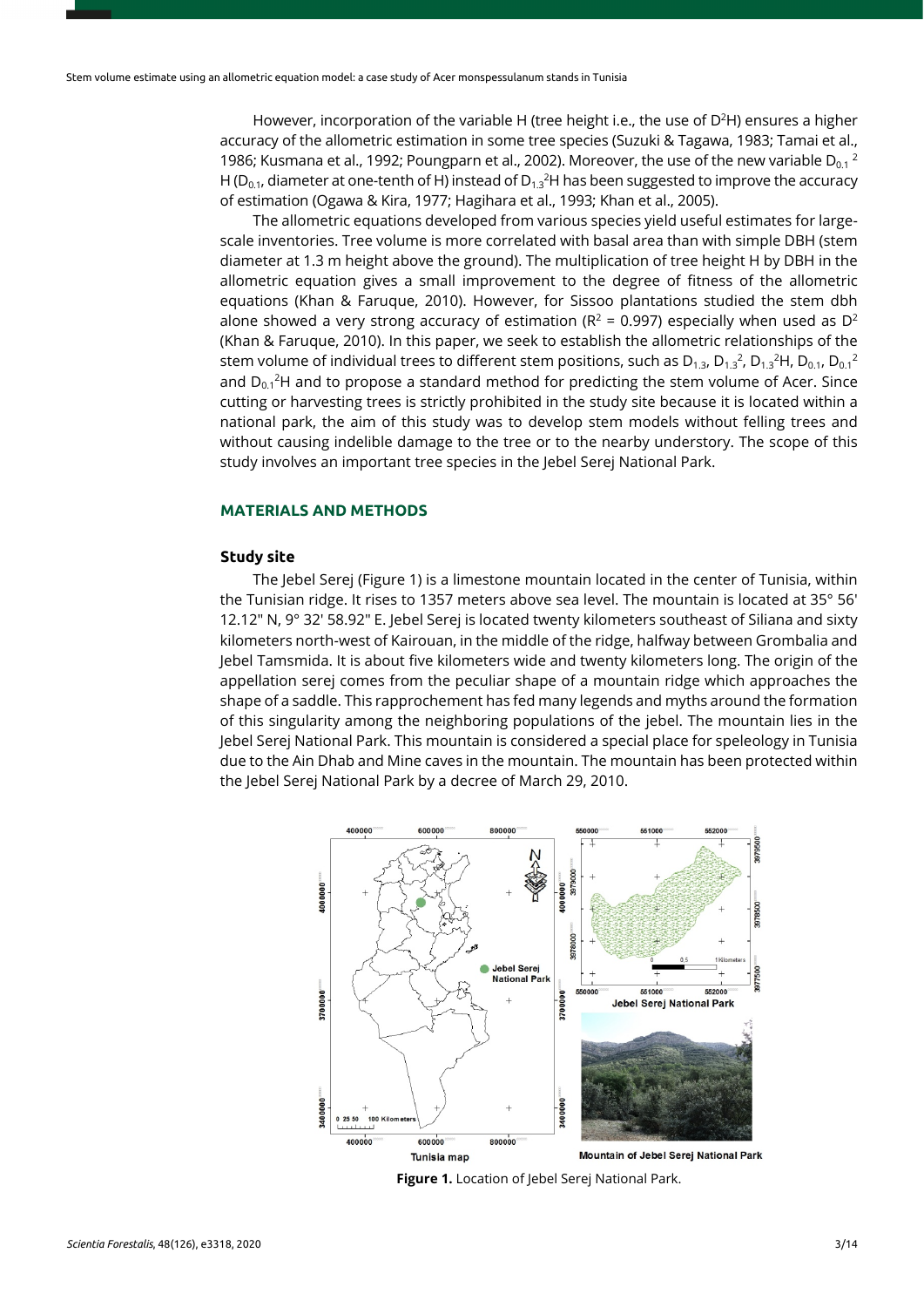The park is located in the semi-arid upper bioclimatic stage with a fresh climate. The park is located in a matorral of *Pinus halepensis* with *Quercus ilex* and *Acer monspessulanum*. The dense forest layer is constituted by the Aleppo pine in the lower part. This stratum is sparse at this altitude where it is represented by *Acer monspessulanum*. Among the constituents of the shrub layer are: *Quercus ilex*, *Phillyeria latifolia*, *Calicotome villosa*, *Juniperus oxyc*edrus, *Tamus communis*, *Crataegus azarolus*, *Ampelodesma mauritanica*, *Astragalus armatus* and *Cytisus villosus*. The originality of the flora of this national park is marked by the presence of *Acer monspessulanum.* Some trees are more than 100 cm in diameter.

The Jebel Serej is also distinguished by the presence on decarbonated soil of a stand of *Quercus suber* constituting a particular sub-association in a fresh forest environment. Another remarkable feature of the Serej is related to its geological nature and lies in the existence of several caves and natural cavities that constitute one of the attractions of the limestone massif of Jebel Serej. As in any mountain range, the cliffs are omnipresent and are the refuge of many nesting birds of prey and other species of birds. Among the first ones are the peregrine falcon (*Falco peregrinus*), the lantern falcon (*Falco biarmicus*), the bonelli's eagle (*Aquila fasciata*), the fierce buzzard (*Buteo rufinus*), the booted eagle (*Hieraaetuspennatus*) and the Egyptian vulture (*Neophron percnopterus*). In its cliffs are also found the Alpine Swift (*Apus melba*), the Black Swift (*Apus apus*), the Bluebird (*Monticola solitarius*), the Mushroom Rubetta (*Phoenicurus moussieri*) and the Red Black Tail (*Phoenicurus ochruros*).

#### **Sampling, data collection and analysis**

Thirty individual trees of Acer at Djebel Serej National Park were used for this study with a wide range of diameter and height (Table 1). The following measurements were carried out: tree height H, stem diameter at 10% of the total height of the tree ( $D_{0.1}$  - Khan et al., 2005), stem DBH at  $D_{1,3}$  and stem diameter at 1.0 m intervals and thereafter up to a thick wood height (stem height at 07 cm diameter). The height was measured using a Vertex hypsometer (Haglof, Sweden). For measuring the diameter, girth values were transformed to diameter after being divided by π. From the girth measurements made at each meter of converted standing trees using Bitterlich's relascope, the volume of thick wood as well as the total volume of each stem was cubed by summation of the volumes (v) of the successive parts of wood.

**Table 1.** Description of Montpellier Maple (*Acer monspessulanum)* sample trees used for this study. *H*: Tree height; *D*0.1: stem diameter at a height of *H*/10; *D1.3*: stem diameter at 1.3 m height (dbh); *V*: stem volume.

| <b>Tree</b><br>No. | $D_{1,3}$<br>(cm) | $D_{0.1}$<br>(cm) | н<br>(m) | $V$ (cm <sup>3</sup> ) | <b>Tree</b><br>No. | $D_{1,3}$<br>(cm) | $D_{0.1}$<br>(cm) | н<br>(m) | V (cm <sup>3</sup> ) |
|--------------------|-------------------|-------------------|----------|------------------------|--------------------|-------------------|-------------------|----------|----------------------|
| 1                  | 22.970            | 23.210            | 4.850    | 17343.195              | 16                 | 65.471            | 65.970            | 4.750    | 67394.759            |
| $\overline{2}$     | 24.190            | 24.750            | 4.120    | 24701.999              | 17                 | 75.110            | 75.870            | 4.540    | 96372.551            |
| 3                  | 26.210            | 26.510            | 3.950    | 32865.221              | 18                 | 80.140            | 81.570            | 5.450    | 108229.769           |
| 4                  | 31.286            | 31.740            | 4.100    | 27061.630              | 19                 | 85.190            | 85.850            | 5.750    | 135393.083           |
| 5                  | 36.330            | 37.380            | 3.580    | 21009.242              | 20                 | 91.220            | 91.520            | 5.790    | 146952.960           |
| 6                  | 38.470            | 39.320            | 3.690    | 46101.742              | 21                 | 119.230           | 119.780           | 5.420    | 129431.900           |
| 7                  | 40.530            | 40.890            | 3.680    | 44218.196              | 22                 | 120.250           | 121.650           | 5.630    | 211576.741           |
| 8                  | 42.760            | 42.920            | 3.750    | 45365.843              | 23                 | 129.280           | 129.460           | 5.420    | 418704.911           |
| 9                  | 43.923            | 44.340            | 3.450    | 48882.666              | 24                 | 132.180           | 132.840           | 5.230    | 398571.234           |
| 10                 | 45.923            | 45.870            | 3.760    | 53938.790              | 25                 | 154.270           | 154.980           | 4.580    | 444227.833           |
| 11                 | 48.878            | 49.850            | 3.730    | 58796.399              | 26                 | 165.290           | 166.050           | 5.750    | 576925.522           |
| 12                 | 49.197            | 49.580            | 4.240    | 71802.654              | 27                 | 180.382           | 180.670           | 6.370    | 672226.244           |
| 13                 | 52.220            | 52.780            | 4.650    | 63070.901              | 28                 | 195.440           | 196.870           | 6.350    | 609402.202           |
| 14                 | 55.515            | 55.930            | 4.450    | 64712.317              | 29                 | 198.337           | 198.860           | 6.530    | 656770.991           |
| 15                 | 63.152            | 63.670            | 4.780    | 44201.649              | 30                 | 215.656           | 215.970           | 6.540    | 681236.500           |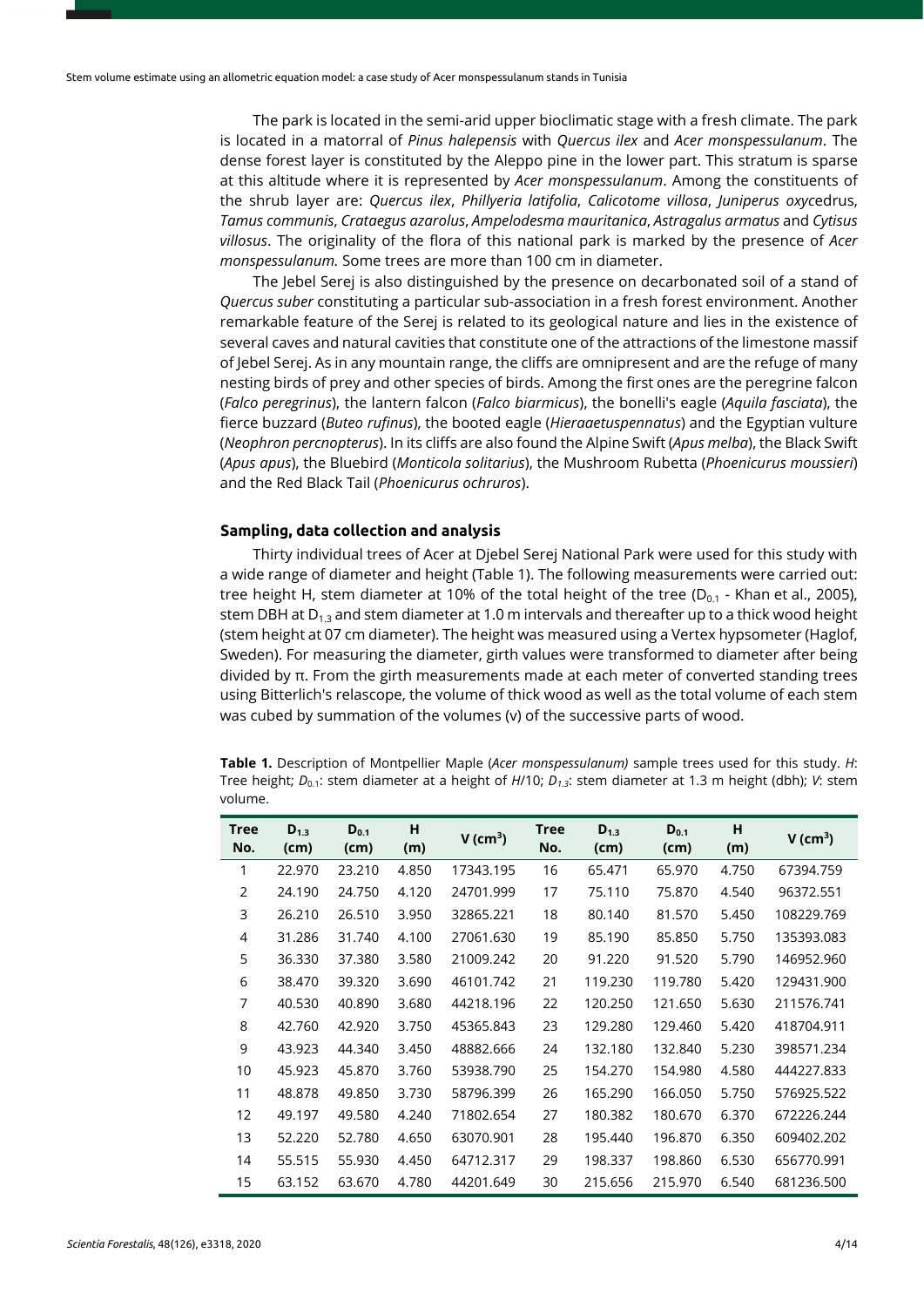These parts of wood are assimilated to truncated cone formula (Van Coillie et al., 2016) and cubed by the formula:

$$
V = \pi h / 12 \left( d\theta^2 + d\theta ds + ds^2 \right)
$$

In which:

h = length of the part of wood,

d0 = girth at the base of the part of wood,

ds = girth end of the part of wood

In this study, the allometric relationships of the volume and different stem positions such as  $D_{1,3}$ ,  $D_{1,3}$ <sup>2</sup>,  $D_{1,3}$ <sup>2</sup>H,  $D_{0,1}$ ,  $D_{0,1}$ <sup>2</sup> and  $D_{0,1}$ <sup>2</sup>H were also established using the equations in Table 2. By comparing 10 commonly used models (Table 2) provided by the (SPSS 23.0) software package (Statistical Package for the Social Science, 2004) (i.e., linear, logarithmic, inverse, quadric, cubic, power, compound, sigmoidal, growth, and exponential) using the coefficient of determination ( $R^2$ ). The coefficient of determination  $R^2$  was calculated using the following equation (based on the real data before logarithmic transformation):

$$
R^{2} = I - \frac{\sum_{i=1}^{n} (y_{i} - \hat{y}_{i})^{2}}{\sum_{i=1}^{n} (y_{i} - \overline{y}_{i})^{2}}
$$

where *y* is the observed value,  $\hat{y}_i$  is the corresponding values estimated from the regression line, and  $\bar{Y}$  is the mean of the observed values (Kvalseth, 1983). The R<sup>2</sup> value (coefficient of determination) is a measure of the goodness-of-fit between the observed and calculated values (Khan et al., 2005).

|    | <b>Model</b> | <b>Expression</b>              |
|----|--------------|--------------------------------|
| 01 | Linear       | $Y = a + (bx)$                 |
| 02 | Logarithmic  | $Y = a + (b ln(x))$            |
| 03 | Inverse      | $Y = a + (b/x)$                |
| 04 | Quadratic    | $Y = a + (bx) + (cx^2)$        |
| 05 | Cubic        | $Y = a + (bx) + (cx2) + (dx3)$ |
| 06 | Power        | $Y = a (x^b)$                  |
| 07 | Compound     | $Y = a (b^x)$                  |
| 08 | S-curve      | $Y = e^{(a + (b/x))}$          |
| 09 | Growth       | $Y = e^{(a + (bx))}$           |
| 10 | Exponential  | $Y = a (e^{(bx)})$             |

**Table 2.** Ten common models and their parameters and model fits for *Acer monspessulanum.*

Again, the fitting performance of the selected models was evaluated by examining values adjusted coefficient of determination ( $\mathsf{R}^2_{\mathsf{adj}}$ ):

Adjusted coefficient of determination:

$$
R_{adj}^{2} = I - \frac{(n-1)\sum_{i=1}^{n}(y_{i} - \hat{y}_{i})^{2}}{(n-p)\sum_{i=1}^{n}(y_{i} - \overline{y}_{i})^{2}}
$$

Where n is the number of observations,  $y_i$ ,  $\hat{y}_i$  and  $\bar{y}_i$  are the measured, predicted and average values of the dependent variable and p is the number of free parameters estimated within the model.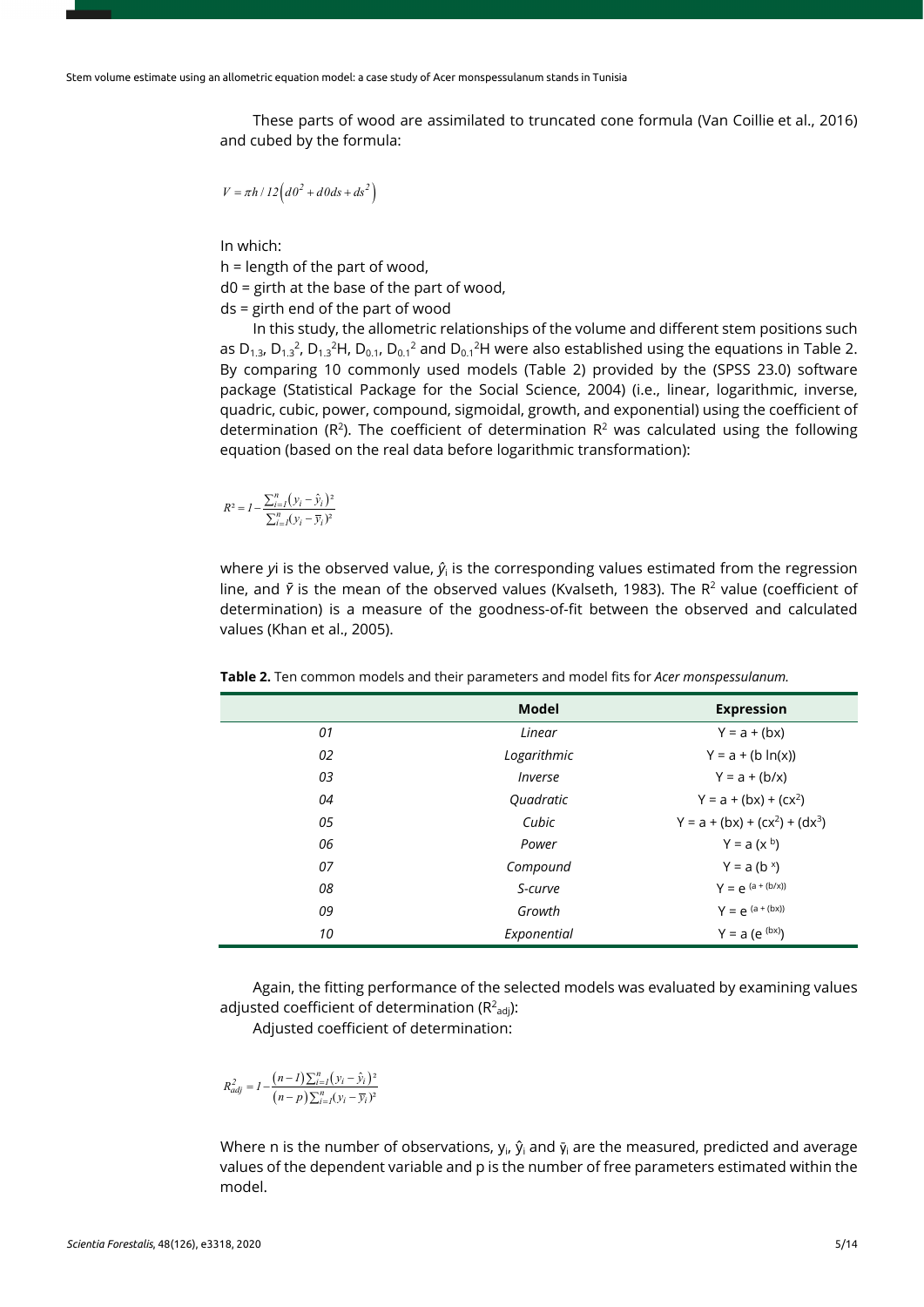The adjusted coefficient of determination represents the share of variability of the dependent variable that is explained by the regression taking into account the number of parameters p in the model (n being the number of observations). The adjusted coefficient of determination  $R^2_{adj}$  is used in place of the ordinary coefficient of determination  $R^2$  to compare models with a different number of parameters (Palm, 1988). Summary statistics for the used data set are represented in Table 3. Stem volume varied between 17343.195 and 681236.5 cm3. DBH varied between 22.970 and 215.656 cm.

|  | Table 3. Descriptive Statistics for the data set used for modelling. |  |  |  |
|--|----------------------------------------------------------------------|--|--|--|
|--|----------------------------------------------------------------------|--|--|--|

| Variable                                          | <b>Minimum</b>   | Maximum          | Mean             |                   | Std.<br><b>Deviation</b> | Variance         |
|---------------------------------------------------|------------------|------------------|------------------|-------------------|--------------------------|------------------|
|                                                   | <b>Statistic</b> | <b>Statistic</b> | <b>Statistic</b> | <b>Std. Error</b> | <b>Statistic</b>         | <b>Statistic</b> |
| $D_{1,3}$ (cm)                                    | 22,970           | 215.656          | 87.633           | 10.710            | 58.661                   | 3441.210         |
| $D_{1,3}^2$ (cm <sup>2</sup> )                    | 527.621          | 46507.510        | 11006.104        | 2440.231          | 13365.699                | 178641910.017    |
| $D_{0.1}$ (cm)                                    | 23.210           | 215.970          | 88.221           | 10.723            | 58.736                   | 3449.921         |
| $D_{0.1}^2$ (cm <sup>2</sup> )                    | 538.704          | 46643.041        | 11117.986        | 2454.427          | 13443.452                | 180726412.994    |
| H(m)                                              | 3.450            | 6.540            | 4.829            | 0.176             | 0.966                    | 0.934            |
| $D_1$ <sup>2</sup> .H<br>$\text{(cm}^2\text{.}m)$ | 2410.843         | 304159.118       | 63408.349        | 15642.604         | 85678.073                | 7340732224.959   |
| $D_{0.1}{}^2$ .H<br>(cm <sup>2</sup> .m)          | 2523.758         | 305045.487       | 64015.480        | 15734.534         | 86181.595                | 7427267399.878   |
| $V$ (cm <sup>3</sup> )                            | 17343.195        | 681236.500       | 200582.988       | 42022.986         | 230169.377               | 52977942158.195  |

D: diameter ; H: height ; V: Stem volume

## **RESULTS**

Various allometric equations were developed for the data fitting. The allometric relationships of stem volume of Acer trees to  $D_{1,3}$  and  $D_{1,3}$  <sup>2</sup> are illustrated in Figure 2. The scatter plot shows a non-linear trend when  $D_{1,3}$  is used as independent variable. This trend is not changed to distribution if  $D_{1.3}^2$  is used (Figure 2). This is also illustrated by the coefficient of determination using D, where the cubic equation ( $R^2$  = 0.963) shows a better fitting than the quadratic equation ( $R^2$  = 0.949) and power equation ( $R^2$  = 0.942). When  $D_{13}$  values are squared, the linear equation shows a stronger relationship ( $R^2$  = 0.946) than the power equation  $(R^2 = 0.942)$  and quadratic equation ( $R^2 = 0.957$  - Table 4). The cubic equation ( $R^2 = 0.963$ ) has a stronger relationship ( $R^2$  = 0.969). In this case, the polynomial cubic equation showed the best fit for both D<sub>1.3</sub> ( $R^2$  = 0.963) and D<sub>1.3</sub><sup>2</sup> ( $R^2$  = 0.969 - Table 4) with a very close estimate by the quadratic equation for  $D_{1,3}$  (R<sup>2</sup> = 0.949) and  $D_{1,3}$ <sup>2</sup> (R<sup>2</sup> = 0.957).



**Figure 2.** Relationships of stem volume to D<sub>1.3</sub> and D<sub>1.3</sub><sup>2</sup> in Montpellier Maple (*Acer monspessulanum*) trees.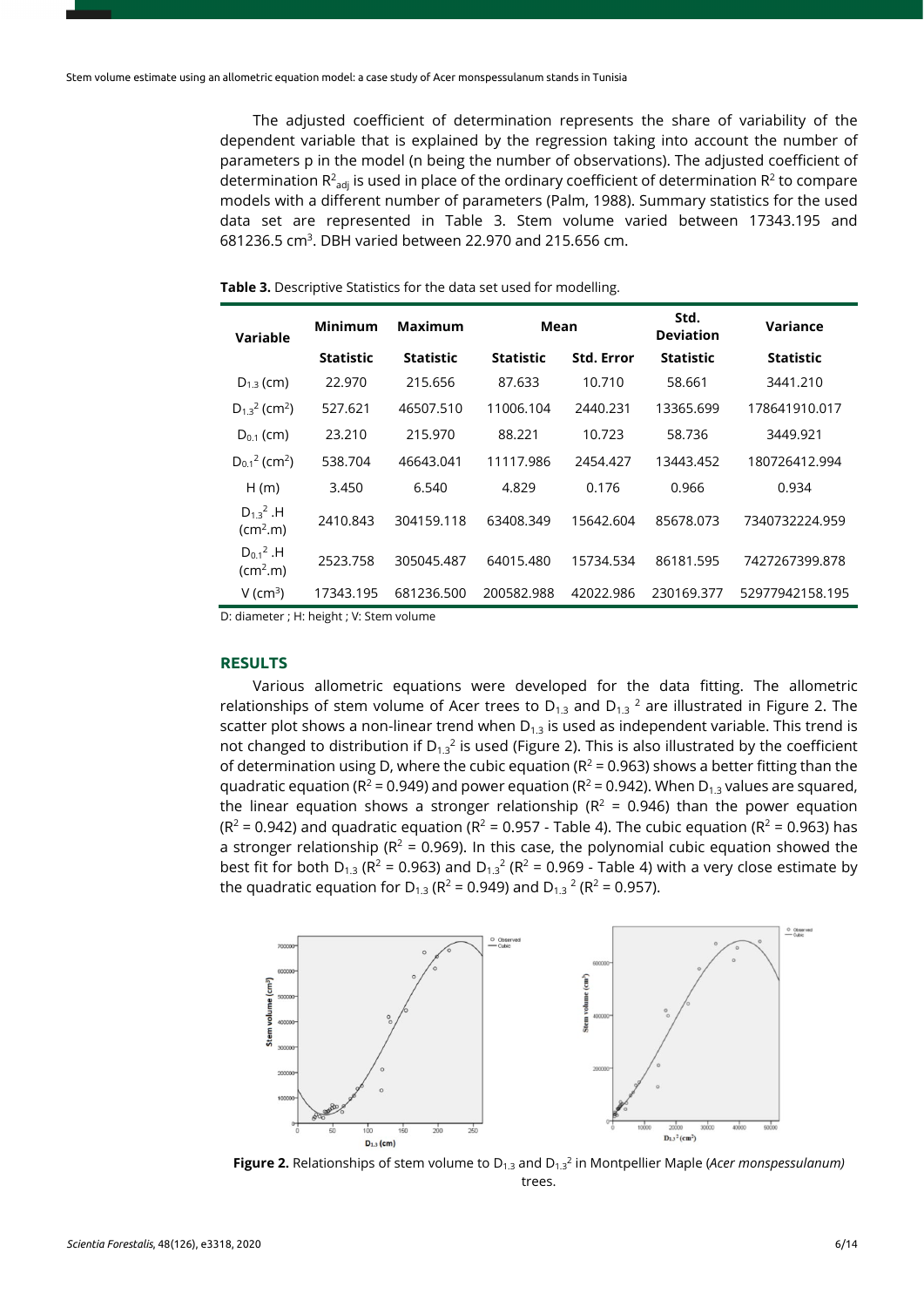**Table 4.** Summarized coefficients of the relationships between individual tree volumes of Montpellier Maple (*Acer monspessulanum)* to different independent variables. *H*: Tree height; D0.1: stem diameter at a height of H/10; D: stem diameter at 1.3 m height (dbh). The units:  $D = [cm]$ ,  $D0.1 = [cm]$ ,  $H = [m]$ . LIN = Linear, LOG = Logarithmic, INV=Inverse, QUA = Quadratic, CUB = Cubic, COM = *Compound*, POW = Power, SIG = *S-curve, GRO = Growth,* EXP = Exponential.

| Variable        | <b>Equation</b> | a           | $\mathbf b$   | c                        | d                        | $R^2$ | F       | Sign.   | $R^2$ adj |
|-----------------|-----------------|-------------|---------------|--------------------------|--------------------------|-------|---------|---------|-----------|
|                 | LIN             | -130230.78  | 3774.97       | $\overline{\phantom{a}}$ | $\blacksquare$           | 0.926 | 348.573 | < 0.001 | 0.923     |
|                 | LOG             | -1073652.28 | 299393.88     |                          | $\overline{a}$           | 0.774 | 95.948  | < 0.001 | 0.766     |
|                 | <b>INV</b>      | 462665.63   | -15017965.36  | ÷,                       | $\blacksquare$           | 0.523 | 30.718  | < 0.001 | 0.506     |
|                 | QUA             | $-24666.47$ | 1012,64       | 12,40                    |                          | 0.949 | 249.800 | < 0.001 | 0.945     |
|                 | <b>CUB</b>      | 133388.92   | $-5319,90$    | 78,06                    | $-0,19$                  | 0.963 | 226.615 | < 0.001 | 0.959     |
| $D_{1.3}$       | <b>COM</b>      | 19804.46    | 1,01          | $\overline{\phantom{a}}$ | ä,                       | 0.929 | 364.468 | < 0.001 | 0.926     |
|                 | <b>POW</b>      | 88.38       | 1,66          |                          | $\overline{\phantom{0}}$ | 0.942 | 455.666 | < 0.001 | 0.940     |
|                 | SIG             | 13.19       | $-93.27$      | $\overline{\phantom{a}}$ | $\overline{\phantom{0}}$ | 0.795 | 108.771 | < 0.001 | 0.788     |
|                 | GRO             | 9.89        | 0.019         |                          | $\overline{\phantom{0}}$ | 0.929 | 364.468 | < 0.001 | 0.926     |
|                 | <b>EXP</b>      | 19804.46    | 0.019         |                          | $\overline{\phantom{a}}$ | 0.929 | 364.468 | < 0.001 | 0.926     |
|                 | LIN             | 16259.45    | 16.74         |                          | $\overline{\phantom{0}}$ | 0.946 | 488.259 | < 0.001 | 0.944     |
|                 | LOG             | -1073652.28 | 149696.94     |                          | $\overline{\phantom{0}}$ | 0.774 | 95.948  | < 0.001 | 0.766     |
|                 | <b>INV</b>      | 309051.22   | -256223385.69 | $\overline{\phantom{a}}$ | $\overline{\phantom{a}}$ | 0.312 | 12.713  | < 0.001 | 0.288     |
|                 | QUA             | $-6459.85$  | 23.02         | 0.001                    |                          | 0.957 | 299.127 | < 0.001 | 0.954     |
| $D_{1.3}{}^{2}$ | <b>CUB</b>      | 23156.12    | 9.15          | 0.001                    | $-1.377E-$<br>8          | 0.969 | 269.283 | < 0.001 | 0.965     |
|                 | <b>COM</b>      | 44232.22    | 1.00          | $\overline{\phantom{a}}$ | $\blacksquare$           | 0.822 | 129.244 | < 0.001 | 0.816     |
|                 | POW             | 88.38       | 0.83          |                          | $\overline{\phantom{0}}$ | 0.942 | 455.666 | < 0.001 | 0.940     |
|                 | SIG             | 12.31       | $-1767.04$    |                          | $\overline{\phantom{0}}$ | 0.585 | 39.515  | < 0.001 | 0.570     |
|                 | <b>GRO</b>      | 10.69       | 7.865E-5      |                          | $\overline{\phantom{0}}$ | 0.822 | 129.244 | < 0.001 | 0.816     |
|                 | <b>EXP</b>      | 44232.22    | 7.865E-5      |                          | $\overline{\phantom{0}}$ | 0.822 | 129.244 | < 0.001 | 0.816     |

Figure 3 illustrates the allometric relationships of stem volume to  $D_{0.1}$  and  $D_{0.1}^2$ . As observed with the variable D<sub>1.3</sub>, the use of D<sub>0.1</sub> also showed strong data fitting (R<sup>2</sup> = 0.924) in the allometry (Table 5). This relationship is further improved ( $R^2$  = 0.946) when the D<sub>0.1</sub> value is squared. The power equation for both the variables  $D_{0.1}$  and  $D_{0.1}$ <sup>2</sup> showed the same coefficient of determination ( $R^2$  = 0.942). For both the variables  $D_{0.1}$  and  $D_{0.1}^2$  the polynomial cubic and quadratic equations showed a stronger fitting (Table 5) in comparison with other equations. As illustrated in Figure 4, the incorporation of tree height H in the allometric equation did not yield a better fitting in the linear equation, specially for both D<sub>1.3</sub> <sup>2</sup> H (R<sup>2</sup> = 0.919) and D<sub>0.1</sub> <sup>2</sup> H (R<sup>2</sup> = 0.919).

**Table 5.** Summarized coefficients of the relationships between individual tree volumes of Montpellier Maple (*Acer monspessulanum*) to different independent variables. *H*: Tree height; D<sub>0.1</sub>: stem diameter at a height of H/10; D<sub>1.3</sub>: stem diameter at 1.3 m height (dbh). The units: D = [cm], D<sub>0.1</sub> = [cm], H = [m]. LIN = Linear, LOG = Logarithmic, INV=Inverse,QUA = Quadratic, CUB = Cubic, COM = *Compound*, POW = Power, SIG = *S-curve, GRO = Growth,* EXP = Exponential.

| Variable  | <b>Equation</b> | a           | b             | c                        | d                        | $R^2$ | F       | Sign.                                                                                                                        | $R^2$ adj |
|-----------|-----------------|-------------|---------------|--------------------------|--------------------------|-------|---------|------------------------------------------------------------------------------------------------------------------------------|-----------|
|           | LIN             | 3767.93     | -131830.14    | $\overline{\phantom{a}}$ | $\overline{\phantom{a}}$ | 0.924 | 342.996 | ${}_{0.001}$                                                                                                                 | 0.922     |
|           | LOG             | -1083894.16 | 301151.54     |                          | $\overline{\phantom{a}}$ | 0.774 | 95.817  | ${}_{0.001}$<br>${}_{0.001}$<br>${}_{0.001}$<br>${}_{0.001}$<br>${}_{0.001}$<br>${}_{0.001}$<br>${}_{0.001}$<br>${}_{0.001}$ | 0.766     |
|           | <b>INV</b>      | 464530.30   | -15300882.817 | -                        | $\overline{\phantom{a}}$ | 0.525 | 30.893  |                                                                                                                              | 0.508     |
|           | <b>QUA</b>      | $-24270.37$ | 976.782       | 12.473                   | $\overline{\phantom{a}}$ | 0.948 | 245.988 |                                                                                                                              | 0.944     |
| $D_{0.1}$ | <b>CUB</b>      | 135906.44   | -5387.508     | 78,115                   | $-0,190$                 | 0.962 | 221.026 | < 0.001                                                                                                                      | 0.958     |
|           | <b>COM</b>      | 19629.31    | 1.019         | -                        | $\overline{\phantom{a}}$ | 0.928 | 363.255 |                                                                                                                              | 0.926     |
|           | <b>POW</b>      | 83.65       | 1.673         | -                        | -                        | 0.942 | 449.014 |                                                                                                                              | 0.939     |
|           | SIG             | 13.2        | $-94.917$     | $\overline{\phantom{a}}$ | $\overline{\phantom{a}}$ | 0.796 | 108.943 |                                                                                                                              | 0.788     |
|           | <b>GRO</b>      | 9.855       | 0.019         | -                        | $\overline{\phantom{a}}$ | 0.928 | 363.255 |                                                                                                                              | 0.926     |
|           | <b>EXP</b>      | 19629.316   | 0.019         | $\overline{\phantom{a}}$ | $\overline{\phantom{a}}$ | 0.928 | 363.255 |                                                                                                                              | 0.926     |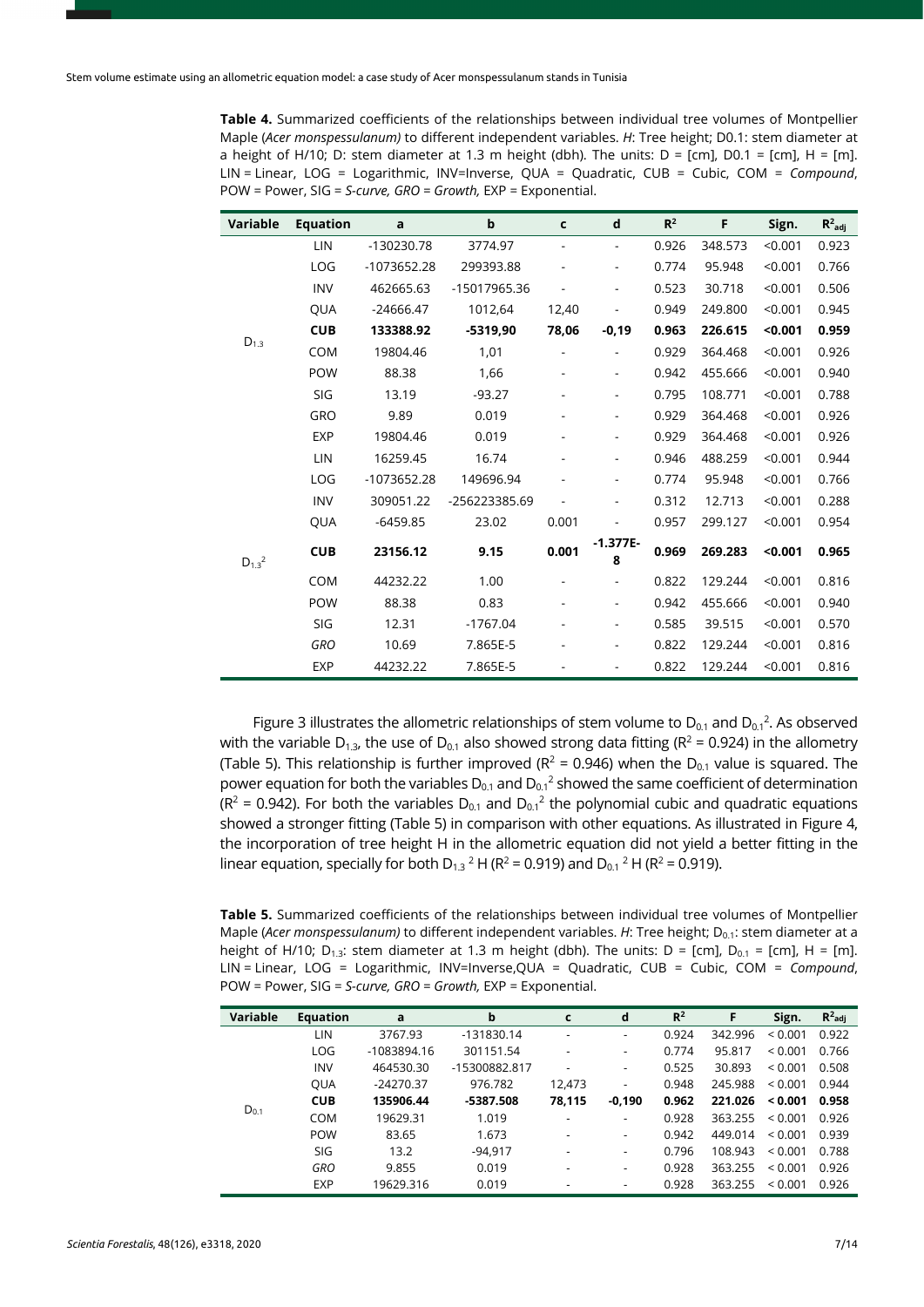Stem volume estimate using an allometric equation model: a case study of Acer monspessulanum stands in Tunisia

| Variable                                                                      | <b>Equation</b> | a           | b          | c                        | d                        | R <sup>2</sup> | F       | Sign.                                                                                                                                   | $R^2$ adi |
|-------------------------------------------------------------------------------|-----------------|-------------|------------|--------------------------|--------------------------|----------------|---------|-----------------------------------------------------------------------------------------------------------------------------------------|-----------|
|                                                                               | LIN             | 16259.45    | 16.74      | ٠                        | $\overline{\phantom{0}}$ | 0.946          | 488.259 | < 0.001                                                                                                                                 | 0.934     |
|                                                                               | LOG             | -1073652.28 | 149696.94  | ٠                        | -                        | 0.774          | 95.948  | ${}_{0.001}$<br>${}_{0.001}$<br>${}_{0.001}$<br>< 0.001<br>${}_{0.001}$<br>${}_{0.001}$<br>${}_{0.001}$<br>${}_{0.001}$<br>${}_{0.001}$ | 0.766     |
|                                                                               | <b>INV</b>      | 309051.22   | -256223386 |                          | $\overline{\phantom{a}}$ | 0.312          | 12.713  |                                                                                                                                         | 0.289     |
|                                                                               | <b>OUA</b>      | $-6459.85$  | 23.025     | 0.001                    | $\overline{\phantom{0}}$ | 0.957          | 299.127 |                                                                                                                                         | 0.953     |
|                                                                               | <b>CUB</b>      | 23156.12    | 9.15       | 0.001                    | $-1.377E-8$              | 0.968          | 269.283 |                                                                                                                                         | 0.964     |
|                                                                               | <b>COM</b>      | 44232.22    | 1.00       |                          | $\overline{\phantom{a}}$ | 0.822          | 129.244 |                                                                                                                                         | 0.817     |
|                                                                               | <b>POW</b>      | 88.38       | 0.832      | $\overline{\phantom{a}}$ | -                        | 0.942          | 455.666 |                                                                                                                                         | 0.939     |
|                                                                               | SIG             | 12.31       | $-1767.04$ |                          | $\overline{\phantom{a}}$ | 0.585          | 39.515  |                                                                                                                                         | 0.571     |
|                                                                               | <b>GRO</b>      | 10.69       | 7.865E-5   | ٠                        | $\overline{\phantom{0}}$ | 0.822          | 129.244 |                                                                                                                                         | 0.817     |
| $D_{0.1}^2$<br><b>EXP</b><br>7.865E-5<br>44232.22<br>$\overline{\phantom{a}}$ |                 | 0.822       | 129.244    |                          | 0.817                    |                |         |                                                                                                                                         |           |

**Table 5.** Continued...



**Figure 3.** Relationships of stem volume to D<sub>0.1</sub> and D<sub>0.1</sub><sup>2</sup> in Montpellier Maple (*Acer monspessulanum*) trees.



**Figure 4.** Relationships of stem volume to D<sub>1.3</sub><sup>2</sup> H and D<sub>0.1</sub><sup>2</sup> H in Montpellier Maple (*Acer monspessulanum)* trees.

The polynomial cubic along with the quadratic equation showed a very close fit in comparison with the linear equation for both variables  $D_{1,3}$ <sup>2</sup> H and  $D_{0,1}$ <sup>2</sup> H (Table 6 and Figure 4). It can be clearly seen for the Figure 2 and Table 3 that  $D_{1,3}^2$  has a stronger relationship than  $D_{1,3}$  when used as an independent variable. This is further emphasized by the coefficient of determination (R<sup>2</sup>), as the R<sup>2</sup> value of D<sub>1.3</sub><sup>2</sup> (R<sup>2</sup> = 0.969) is greater than the R<sup>2</sup> value of  $D_{1,3}$  ( $R^2$  = 0.963).

Figure 5 presents residues, observed and estimated values of the residues of the fied cubic model at  $D_{1.3}^2$  (DBH) and Figure 6 represents residues, observed and estimated values of the residues of the fied cubic model at  $D_{0.1}^2$ . This figure shows that the normality of residues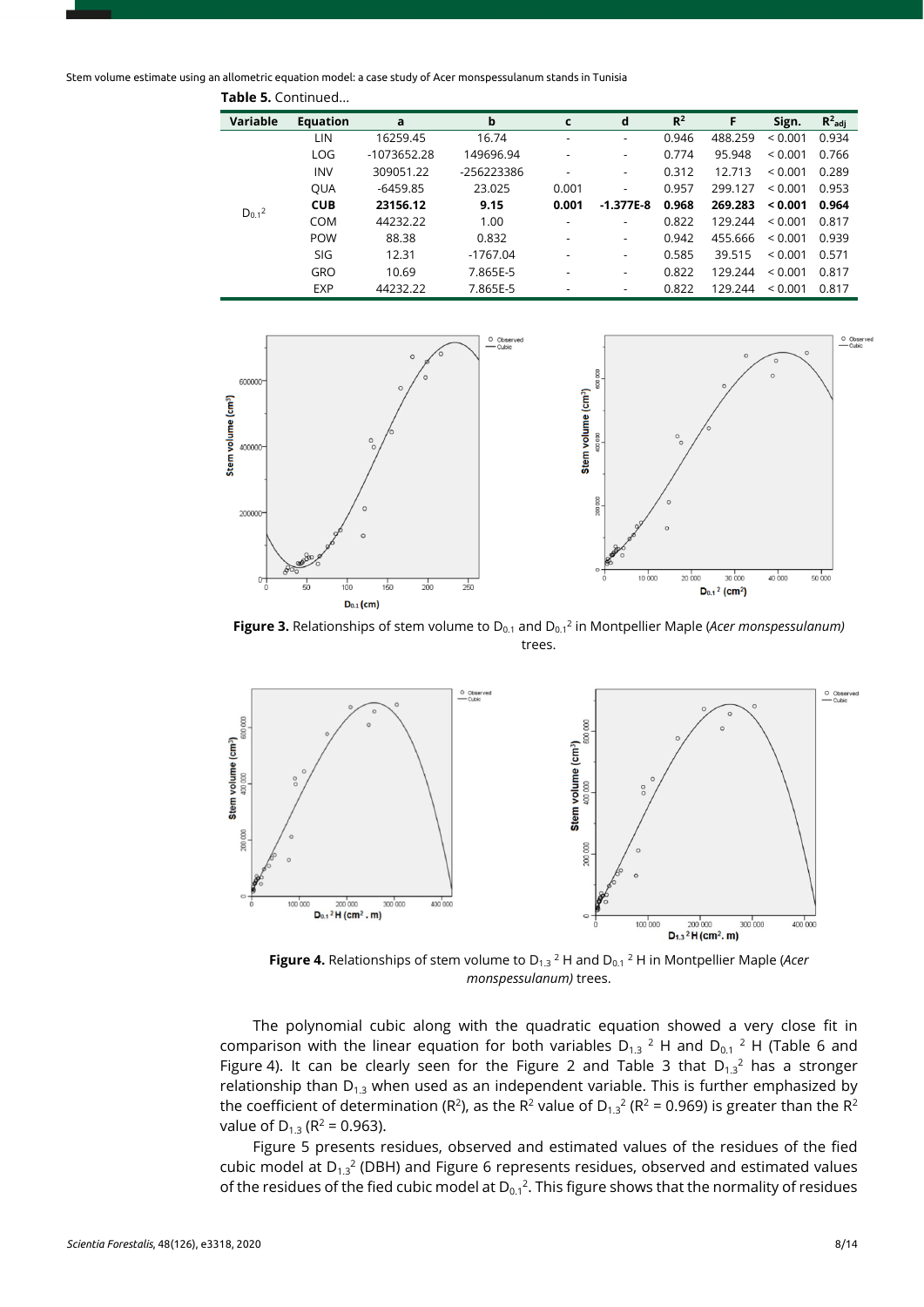can be considered as having been respected. The residuals are randomly distributed around the zero value depending on volumes or diameter (Figure 5 and 6). The cubic model is the best model used to estimate the volume of trees based on the parameters  $D_{1,3}{}^2$  (DBH) and  $D_{0,1}{}^2$ .



**Figure 5.** Residues, observed and estimated values of the residues of the fied cubic model (D<sub>1.3</sub><sup>2</sup>).



**Figure 6.** Residues, observed and estimated values of the residues of the fied cubic model  $(D_{0.1}^2)$ .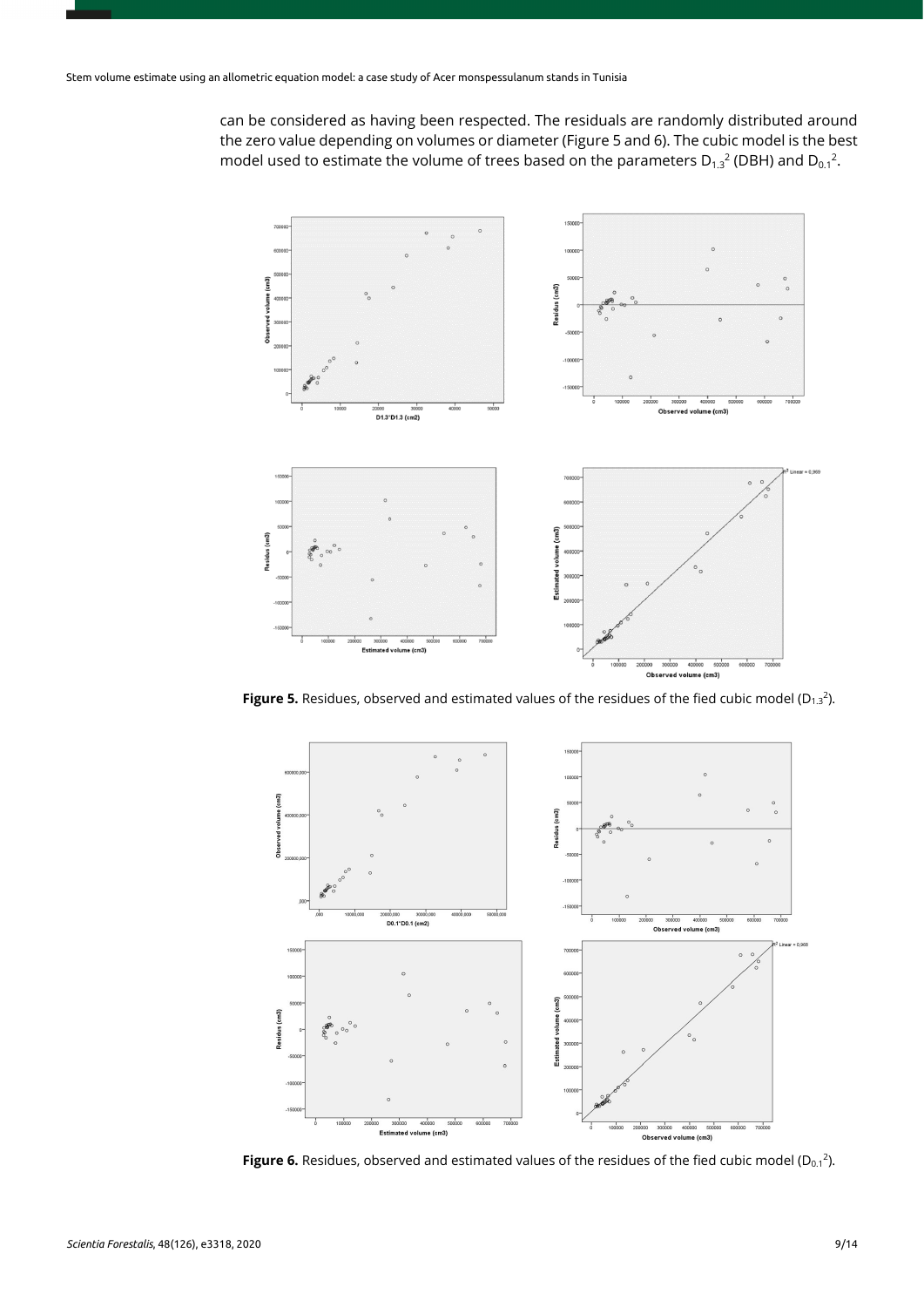## **DISCUSSION**

Although the allometric equations were highly significant (P < 0.01) there was considerable variation among them as indicated by the coefficient of determination  $R^2$  values (Table 4: Table 5 and Table 6). The scatter plotting (Figure 2) shows a non-linear trend for  $D_{13}$ as independent variable, which becomes non-linear when plotted against  $D_{1,3}^2$ . This indicates that tree volume is more correlated with basal area than with simple dbh (Burrows et al., 2000). Using the simple  $D_{1,3}$  as independent variable in the allometric equation, the cubic equation showed the best fit ( $R^2$  = 0.963) with a very close estimate by the quadratic equation  $(R<sup>2</sup> = 0.949)$ . However, there were low differences in the goodness-of-fit among the polynomial, power and linear equations.

**Table 6.** Summarized coefficients of the relationships between individual tree volumes of Montpellier Maple (*Acer monspessulanum)* to different independent variables. *H*: Tree height; D0.1: stem diameter at a height of H/10; D: stem diameter at 1.3 m height (dbh). The units:  $D = [cm]$ ,  $D0.1 = [cm]$ ,  $H = [m]$ . LIN = Linear, LOG = Logarithmic, INV=Inverse,QUA = Quadratic, CUB = Cubic, COM = *Compound*, POW = Power, SIG = *S-curve, GRO = Growth,* EXP = Exponential.

| Variable           | <b>Equation</b> | a           | b              | $\mathsf{c}\,$           | d                            | $R^2$ | F       | Sign.   | $R^2$ <sub>adj</sub> |
|--------------------|-----------------|-------------|----------------|--------------------------|------------------------------|-------|---------|---------|----------------------|
|                    | LIN             | 37290.004   | 2.575          | $\overline{\phantom{0}}$ | ÷,                           | 0.919 | 317.417 | < 0.001 | 0.916                |
|                    | LOG             | -1142880.32 | 133445.05      |                          | $\overline{a}$               | 0.778 | 98.243  | < 0.001 | 0.770                |
|                    | <b>INV</b>      | 313393.86   | -1106018467    |                          | $\qquad \qquad \blacksquare$ | 0.334 | 14.012  | < 0.001 | 0.310                |
|                    | QUA             | 2276.18     | 4.28           | $-6.628E-6$              | $\qquad \qquad \blacksquare$ | 0.955 | 284.236 | < 0.001 | 0.951                |
| $D_{1.3}$ $^{2}$ H | <b>CUB</b>      | 16671.861   | 2.98           | 7.230E-6                 | $-3.383E-$<br>11             | 0.961 | 211.141 | < 0.001 | 0.956                |
|                    | <b>COM</b>      | 49591.557   | 1.00           |                          | $\overline{a}$               | 0.766 | 91.884  | < 0.001 | 0.758                |
|                    | POW             | 62.58       | 0.73           |                          | $\overline{a}$               | 0.937 | 416.974 | < 0.001 | 0.935                |
|                    | SIG             | 12.33       | $-7563.24$     |                          | $\overline{a}$               | 0.615 | 44.655  | < 0.001 | 0.601                |
|                    | GRO             | 10.81       | 1.185E-5       |                          | $\overline{\phantom{a}}$     | 0.766 | 91.884  | < 0.001 | 0.758                |
|                    | EXP             | 49591.55    | 1.185E-5       |                          | $\qquad \qquad \blacksquare$ | 0.766 | 91.884  | < 0.001 | 0.758                |
|                    | LIN             | 36707.16    | 2.56           |                          | $\overline{a}$               | 0.919 | 316.583 | < 0.001 | 0.916                |
|                    | LOG             | -1152409.58 | 134147.23      |                          | $\qquad \qquad \blacksquare$ | 0.778 | 98.147  | < 0.001 | 0.770                |
|                    | <b>INV</b>      | 314354.31   | -1145863312.23 |                          | $\qquad \qquad \blacksquare$ | 0.336 | 14.150  | < 0.001 | 0.312                |
|                    | QUA             | 1815.40     | 4.29           | $-6.494E-6$              | $\qquad \qquad \blacksquare$ | 0.954 | 277.568 | < 0.001 | 0.950                |
| $D_{0.1}{}^{2}$ H  | <b>CUB</b>      | 16822.63    | 2.90           | 7.796E-6                 | $-3.480E-$<br>11             | 0.960 | 207.461 | < 0.001 | 0.955                |
|                    | <b>COM</b>      | 49428.96    | 1.00           |                          | ÷,                           | 0.768 | 92.431  | < 0.001 | 0.759                |
|                    | POW             | 59.49       | 0.74           |                          | $\overline{a}$               | 0.936 | 411.988 | < 0.001 | 0.934                |
|                    | SIG             | 12.33       | $-7821.02$     | $\overline{\phantom{0}}$ | $\qquad \qquad \blacksquare$ | 0.616 | 44.981  | < 0.001 | 0.603                |
|                    | GRO             | 10.80       | 1.179E-5       |                          | $\overline{a}$               | 0.768 | 92.431  | < 0.001 | 0.759                |
|                    | <b>EXP</b>      | 49428.96    | 1.179E-5       |                          | $\overline{a}$               | 0.768 | 92.431  | < 0.001 | 0.759                |

The cubic polynomial as well as the quadratic equation showed strong fitting for both variables  $D_{1,3}$  and  $D_{1,3}^2$  with respect to other equations, with an R<sup>2</sup> value of  $D_{1,3}^2$  and  $D_{1,3}$ (0.9441). Hence  $D_{1,3}^2$ , which represents the independent variable should be more considered suitable than  $D_{1,3}$ . As the quadratic and cubic equations consist of several coefficients, for practical applications in stand volume estimation, because of simplicity, the linear or power equations over the use of  $D_{1,3}^2$  as an independent variable should be preferred (Khan et al., 2005; Khan & Faruque, 2010).

Like the commonly known variable D, the use of  $D_{0.1}$  also showed strong linear data fitting  $(R<sup>2</sup> = 0.924)$  in the allometry (Table 5). This degree of linearity was further improved ( $R<sup>2</sup> = 0.946$ ) when the D<sub>0.1</sub><sup>2</sup> value was used instead of D<sub>0.1</sub> (Hagihara et al., 1993; Khan et al., 2005; Khan & Faruque, 2010). Here, the cubic equation showed the best fit for both  $D_{0.1}$  (R<sup>2</sup> = 0.962) and  $D_{0.1}$ <sup>2</sup> ( $R^2$  = 0.969).  $D_{0.1}^2$  showed a stronger relationship than D  $_{0.1}$  when used as an independent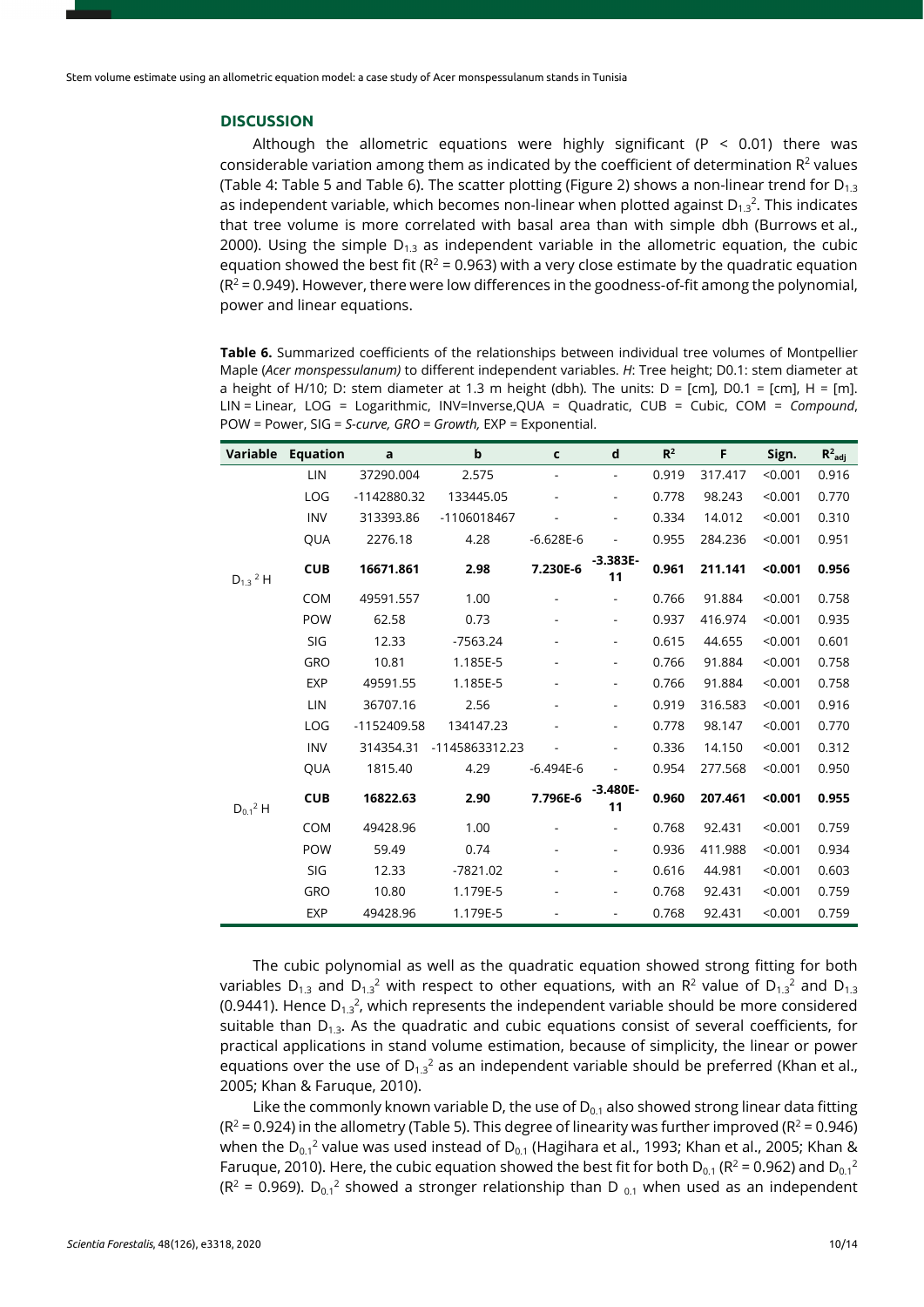variable. This was further explained by  $R^2$  (coefficient of determination) i.e. the value of  $R^2$  of  $D_{0.1}^2$  (R<sup>2</sup> =0.969) was greater than  $D_{0.1}$  (R<sup>2</sup> =0.962). The next strong fit was also from the quadratic equation for  $D_{0.1}$  (R<sup>2</sup> = 0.948) and  $D_{0.1}$ <sup>2</sup> (R<sup>2</sup> = 0.957). Overall, it may be remarked that the allometric relationships of stem volume to the tree diameter at 10% of tree height ( $D_{0,1}$ ) did not improve in a clear way the allometric strength in Acer in comparison with simple  $D_{1,3}$ , as reported in some tree species (Khan & Faruque, 2010; Hagihara et al., 1993; Khan et al., 2005).

Thus, it can be inferred that the Polynomial Cubic Equation was best fitted for both  $D_{0.1}$  $(R^2 = 0.962)$  and  $D_{0.1}^2$  ( $R^2 = 0.969$ ) than any other equation and the degree of linearity can be further enhanced using  $D_{0.1}^2$  in place of the D<sub>0.1</sub> value. From the above findings we can derive that the polynomial cubic equation showed a close fit as compared to the quadratic equation.The multiplication of tree height H with diameter or basal area in the allometric equation gives a high degree of linearity for both the variables  $D_{1,3}{}^{2}H$  (R<sup>2</sup> = 0.926) and  $D_{0,1}{}^{2}H$  $(R^2 = 0.946)$  in the allometric estimation.

It was further evident from the scatter plot that both  $D_{0.1}{}^2$  (R<sup>2</sup> =0.946) and  $D_{0.1}{}^2H$  $(R<sup>2</sup>=0.919)$  were best fitted in the linear equation and could be determined by the evolving tree height. This suggests that biologically tree diameter and height change proportionality with the change of tree size (Khan et al., 2005; Khan & Faruque, 2010). Hence, H is incorporated in the allometric equations, the polynomial cubic and quadratic equations showed an almost similar degree of fitting in comparison with linear equation for both the variables  $D_{1,3}^2$ H and  $D_{0.1}$ <sup>2</sup>H, because of simplicity, the linear equation would be preferred for indirect estimation in the field with a good level of accuracy ( $R^2$  = 0.946 ;  $R^2$  = 0.926). For predicting timber yield (Madgwick et al., 1991) foresters often combine trunk diameter and height measurements (Madgwick et al., 1991; Avery & Burkhart, 1994) as the independent variables in allometric relationships. However, for the Acer tree studied the stem dbh alone showed a very strong accuracy of estimation ( $R^2$  = 0.946 to 0.969) especially when used as  $D_{1,3}^2$ . Thus, it is concluded that the use of tree height in the allometric equation (Suzuki & Tagawa, 1983; Kusmana et al., 1992; Poungparn et al., 2002; Khan et al., 2005; Khan & Faruque, 2010) can be neglected for Acer, as far as the present study area is concerned. Therefore, for estimating the stem volume of Acer, the use of  $D_{1,3}^2$  as an independent variable in the allometric equation with a linear or cubic equation is recommended.

The findings of this study indicate that there is a variation in the use of independent variables in allometric equations for estimating the stem volume of the species. The allometric relationships described are not appropriate in mixed or open forest stands (Khan & Faruque, 2010), because the present study was carried out under monospecific conditions. For the estimation of stem volume of trees outside the size range of this investigation, care should be taken in extrapolating the present allometric relationships. Therefore, we recommend that users of these allometric equations check some individual trees outside the present size class.

#### **CONCLUSION**

The allometric relationships of stem volume of Acer trees to  $D_{13}$  and  $D_{13}$ <sup>2</sup> shows a nonlinear trend when  $D_{1,3}$  is used as independent variable. This distribution trend is not changed if  $D_{1,3}^2$  is used. The cubic equation (R<sup>2</sup> = 0.963) has a stronger relationship (R<sup>2</sup> = 0.969). The polynomial cubic equation showed the best fit for both  $D_{1.3}$  ( $R^2$  = 0.963) and  $D_{1.3}$ <sup>2</sup> ( $R^2$  = 0.969) with a very close estimate by the quadratic equation for  $D_{1,3} (R^2 = 0.949)$  and  $D_{1,3} (R^2 = 0.957)$ . The power equation for both the variables  $D_{0.1}$  and  $D_{0.1}^2$  showed the same coefficient of determination ( $R^2$  = 0.942). For both the variables  $D_{0.1}$  and  $D_{0.1}$ <sup>2</sup> the polynomial cubic and quadratic equations showed a stronger fitting. This allometric model was highly significant with p-value < 0.01 and showed strong correlation of stem volume with the product of diameter and height. Hence,  $D_{1,3}^2$  is preferred as an independent variable for stand volume investigation.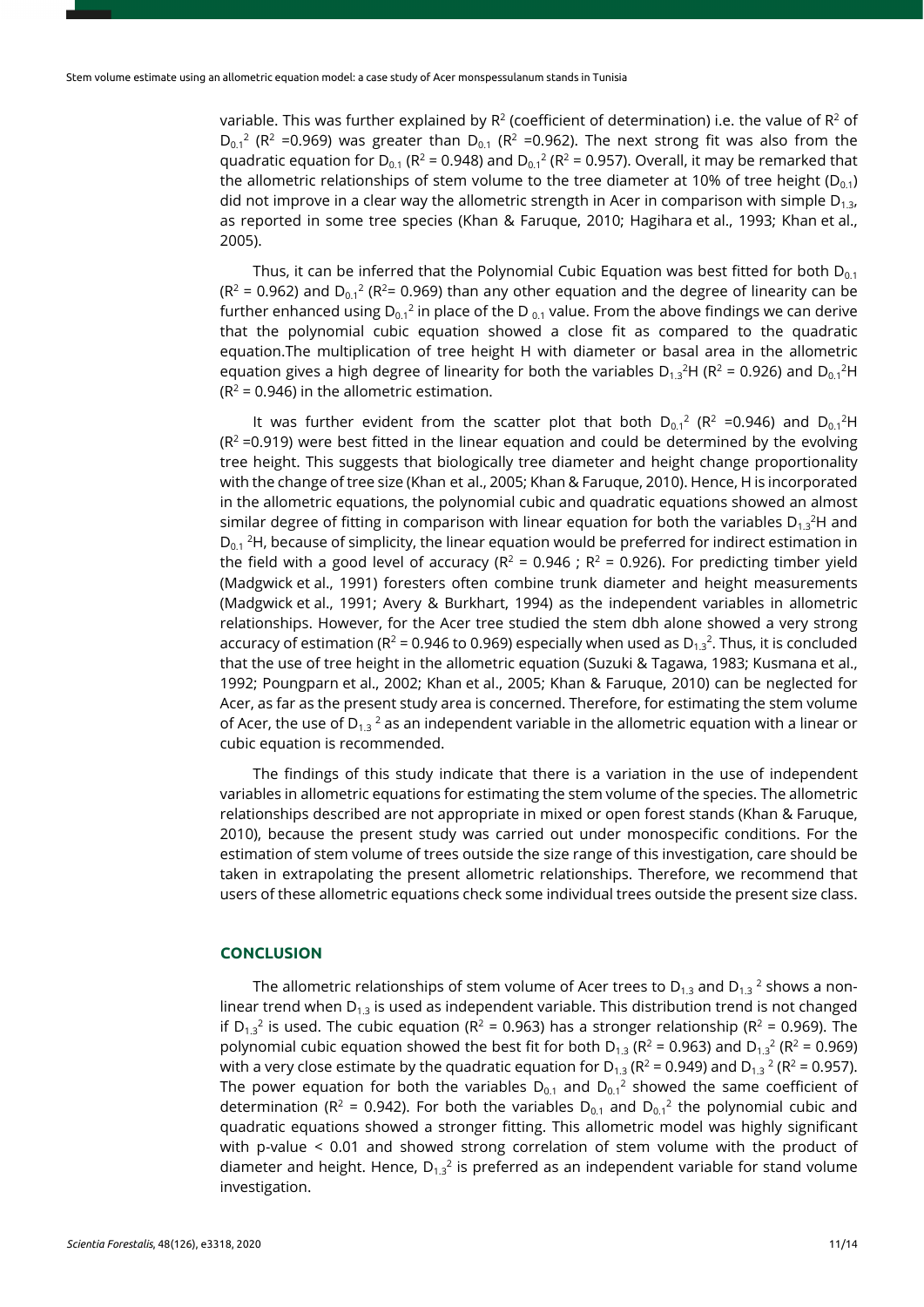## **ACKNOWLEDGEMENTS**

We are grateful to the Sylvo-Pastoral Institute of Tabarka in Tunisia for providing logistic support for the field data collection. The data analysis and manuscript preparation were performed in the laboratory of Forest Ecology, in National Research Institute of Rural Engineering, Water, and Forestry in Tunisia. We thank the conservative and the manager of Jebel Serej National Park for his enthusiasm and collaboration during the field work and we are grateful to all members of the CRDA Siliana in Tunisia for technical assistance rendered. The anonymous reviewers are thanked for their constructive remarks and suggestions.

### **REFERENCES**

- Akindele, S. O., & LeMay, V. M. (2006). Development of tree volume equations for common timber species in the tropical rain forest area of Nigeria. *Forest Ecology and Management*, *226*(1-3), 41-48. [http://dx.doi.org/10.1016/j.foreco.2006.01.022.](https://doi.org/10.1016/j.foreco.2006.01.022)
- Amarasinghe, M. D., & Balasubramaniam, S. (1992). Net primary productivity of two mangrove forests stands on the northwest coast of Sri Lanka. *Hydrobiologia*, *247*(1-3), 37-47. [http://dx.doi.org/10.1007/BF00008203.](https://doi.org/10.1007/BF00008203)
- Avery, T. E., & Burkhart, H. E. (1994). *Forest measurements* ( pp. 408). New York: McGraw-Hill.
- Baker, T. R., Phillips, O. L., Malhi, Y., Almeida, S., Arroyo, L., Di Fiore, A., Killeen, T. J., Laurance, S. G., Laurance, W. F., Lewis, S. L., Lloyd, J., Monteagudo, A., Neill, D. A., Patiño, S., Pitman, N. C. A., Silva, N., & Martínez, R. V. (2004). Variation in wood density determines spatial patterns in Amazonian forest biomass. *Global Change Biology*, *10*(5), 545-562[. http://dx.doi.org/10.1111/j.1365-](https://doi.org/10.1111/j.1365-2486.2004.00751.x) [2486.2004.00751.x.](https://doi.org/10.1111/j.1365-2486.2004.00751.x)
- Burrows, W. H., Hoffmann, M. B., Compton, J. F., Back, P. V., & Tait, L. J. (2000). Allometric relationships and community biomass estimates for some dominant eucalypts in Central Queensland woodlands. *Australian Journal of Botany*, *48*(6), 707-714[. http://dx.doi.org/10.1071/BT99066.](https://doi.org/10.1071/BT99066)
- Chave, J., Andalo, C., Brown, S., Cairns, M. A., Chambers, J. Q., Eamus, D., Fölster, H., Fromard, F., Higuchi, N., Kira, T., Lescure, J. P., Nelson, B. W., Ogawa, H., Puig, H., Riéra, B., & Yamakura, T. (2005). Tree allometry and improved estimation of carbon stocks and balance in tropical forests. *Oecologia*, *145*(1), 87-99. [PMid:15971085.](https://www.ncbi.nlm.nih.gov/entrez/query.fcgi?cmd=Retrieve&db=PubMed&list_uids=15971085&dopt=Abstract) [http://dx.doi.org/10.1007/s00442-005-0100-x.](https://doi.org/10.1007/s00442-005-0100-x)
- Clough, B. F., Dixon, P., & Dalhaus, O. (1997). Allometric relationships for estimating biomass in multistemed mangrove trees. *Australian Journal of Botany*, *45*(6), 1023-1031. [http://dx.doi.org/10.1071/BT96075.](https://doi.org/10.1071/BT96075)
- Clough, B. F., & Scott, K. (1989). Allometric relationships for estimating above ground biomass in six mangroves species. *Forest Ecology and Management*, *27*(2), 117-127[. http://dx.doi.org/10.1016/0378-](https://doi.org/10.1016/0378-1127(89)90034-0) [1127\(89\)90034-0.](https://doi.org/10.1016/0378-1127(89)90034-0)
- Cowett, F. D., & Bassuk, N. L. (2014). Statewide assessment of street trees in New York State, USA. *Urban Forestry & Urban Greening*, *13*(2), 213-220. [http://dx.doi.org/10.1016/j.ufug.2014.02.001.](https://doi.org/10.1016/j.ufug.2014.02.001)
- Dirr, M. A. (2009). *Manual of woody landscape plants* (6th ed.). Champaign, IL: Stipes Publishing L.L.C.
- Grimshaw, J., & Bayton, R. (2009). *New trees: recent introductions to cultivation*. Kew: International Dendrology Society, Royal Botanic Garden; Kew Publishing.
- Hagihara, A., Yokota, T., & Ogawa, K. (1993). Allometric relations in hinoki (*Chamaecyparisobtusa* (Sieb. et Zucc.) Endl.). Trees. *Bulletin of Nagoya University Forestry*, *12*, 11-29.
- Ketterings, Q. M., Coe, R., Van Noordwijk, M., Ambagau', Y., & Palm, C. A. (2001). Reducing uncertainty in the use of allometric biomass equations for predicting above ground tree biomass in mixed secondary forest. *Forest Ecology and Management*, *146*(1-3), 199-209. [http://dx.doi.org/10.1016/S0378-1127\(00\)00460-6.](https://doi.org/10.1016/S0378-1127(00)00460-6)
- Khan, M. N. I., & Faruque, O. (2010). Allometric relationships for predicting the stem volume in a *Dalbergia sissoo* Roxb. Plantation in Bangladesh. *iForest - Biogeosciences and Forestry*, *3*(6), 153-158. [http://dx.doi.org/10.3832/ifor0554-003.](https://doi.org/10.3832/ifor0554-003)
- Khan, M. N. I., Suwa, R., & Hagihara, A. (2005). Allometric relationships for estimating the aboveground phytomass and leaf area of mangrove *Kandelia candal* (L.) Druce trees in the Manko Wetland, Okinawa Island, Japan. *Trees*, *19*(3), 266-272. [http://dx.doi.org/10.1007/s00468-004-0377-0.](https://doi.org/10.1007/s00468-004-0377-0)
- Kusmana, C., Sabiham, S., Abe, K., & Watanabe, H. (1992). An estimation of above ground tree biomass of the mangrove forest in East Sumatra, Indonesia. *Tropics*, *1*(4), 243-257. [http://dx.doi.org/10.3759/tropics.1.243.](https://doi.org/10.3759/tropics.1.243)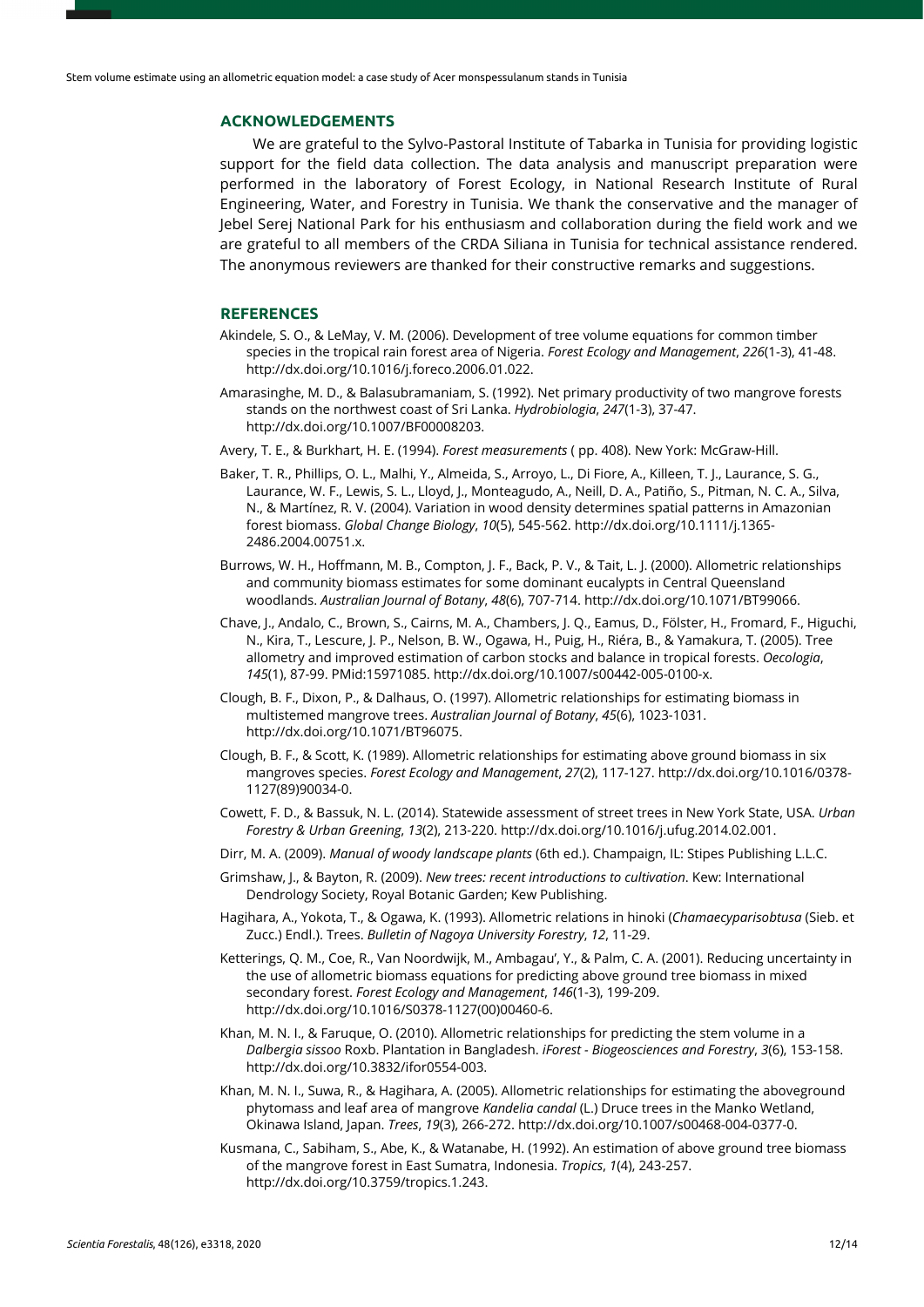- Kvalseth, T. O. (1983). Rank-frequency distribution of accident statistics. *Journal of Safety Research*, *14*(4), 173-181. [http://dx.doi.org/10.1016/0022-4375\(83\)90045-2.](https://doi.org/10.1016/0022-4375(83)90045-2)
- Li, L., Manning, W. J., Tong, L., & Wang, X. (2015). Chronic drought stress reduced but not protected Shantung maple (*Acer truncatum* Bunge) from adverse effects of ozone (O3) on growth and physiology in the suburb of Beijing, China. *Environmental Pollution*, *201*, 34-41. [PMid:25765971.](https://www.ncbi.nlm.nih.gov/entrez/query.fcgi?cmd=Retrieve&db=PubMed&list_uids=25765971&dopt=Abstract) [http://dx.doi.org/10.1016/j.envpol.2015.02.023.](https://doi.org/10.1016/j.envpol.2015.02.023)
- Lumbers, R. I., Abino, A. C., & Pampolina, N. M. (2016). Comparison of stem taper models for the four tropical tree species in Mount Makiling, Philippines. *Journal of Mountain Science*, *13*(3), 536-545. [http://dx.doi.org/10.1007/s11629-015-3546-2.](https://doi.org/10.1007/s11629-015-3546-2)
- Madgwick, H. A. I., Frederick, D. J., & Tew, D. T. (1991). Biomass relationships in stands of Eucalyptus species. *Bioresource Technology*, *37*(1), 85-91[. http://dx.doi.org/10.1016/0960-8524\(91\)90115-Z.](https://doi.org/10.1016/0960-8524(91)90115-Z)
- Malhi, Y., Wood, D., Baker, T. R., Wright, J., Phillips, O. L., Cochrane, T., Meir, P., Chave, J., Almeida, S., Arroyo, L., Higuchi, N., Killeen, T., Laurance, S. G., Laurance, W. F., Lewis, S. L., Monteagudo, A., Neill, D. A., Vargas, P. N., Pitman, N. C. A., Quesada, C. A., Salomão, R., Silva, J. N. M., Lezama, A. T., Terborgh, J., Martínez, R. V., & Vinceti, B. (2006). The regional variation of aboveground live biomass in oldgrowth Amazonian forests. *Global Change Biology*, *12*(7), 1107-1138. [http://dx.doi.org/10.1111/j.1365-2486.2006.01120.x.](https://doi.org/10.1111/j.1365-2486.2006.01120.x)
- Mechergui, K., Jaouadi, W., & Khouja, M. (2018). Dendroecology of Montpellier maple's population (*Acer monspessulanum*) from the North Africa region: analysis of maple stations characteristics and natural habitat. *Plant Biosystems*, *152*(1), 98-109. [http://dx.doi.org/10.1080/11263504.2016.1255269.](https://doi.org/10.1080/11263504.2016.1255269)

Nakasuga, T. (1979). Analysis of mangrove stands. *Japanese Journal of Ecology*, *24*, 237-246.

- Nogueira, E. M., Fearnside, P. M., Nelson, B. W., Barbosa, R. I., & Keizer, E. W. H. (2008). Estimates of forest biomass in the Brazilian Amazon: new allometric equations and adjustments to biomass from wood-volume inventories. *Forest Ecology and Management*, *256*(11), 1853-1867. [http://dx.doi.org/10.1016/j.foreco.2008.07.022.](https://doi.org/10.1016/j.foreco.2008.07.022)
- Ogawa, H., & Kira, T. (1977). Methods of estimating forest biomass. In T. Shidei & T. Kira (Eds.), *Primary productivity of Japanese forests: productivity of terrestrial communites* (pp. 15-36). Tokyo: University of Tokyo Press.
- Ong, J. E., Gong, W. K., & Wong, C. H. (2004). Allometry and partitioning of the mangrove, Rhizophora apiculata. *Forest Ecology and Management*, *188*(1-3), 395-408. [http://dx.doi.org/10.1016/j.foreco.2003.08.002.](https://doi.org/10.1016/j.foreco.2003.08.002)
- Pagaduan, D. C., & Afuang, L. E. (2012). Understorey bird species diversity along elevational gradients on the northeastern slope of Mt. Makiling, Luzon, Philippines. *Asia Life Sciences*, *21*(2), 585-607.
- Palm, R. (1988). *Les critères de validation des équations de régression linéaire* (Notes de Statistique et d'Informatique, No. 1, 27 p.). Gembloux: Faculté des Sciences Agronomique.
- Philip, M. S. (1994). *Measuring trees and forests* (2nd ed.). Wallingford: CAB International.
- Poungparn, S., Komiyama, A., Patanaponpaipoon, P., Jintana, V., Sangtiean, T., Tanapermpool, P., Piriyayota, S., Maknual, C., & Kato, S. (2002). Site independent allometric relationships for estimating above-ground weights of mangroves. *Tropics*, *12*(2), 147-158. [http://dx.doi.org/10.3759/tropics.12.147.](https://doi.org/10.3759/tropics.12.147)
- Putz, F. E., & Chan, H. T. (1986). Tree growth, dynamic, and productivity in a mature mangrove forest in Malaysia. *Forest Ecology and Management*, *17*(2-3), 211-230. [http://dx.doi.org/10.1016/0378-](https://doi.org/10.1016/0378-1127(86)90113-1) [1127\(86\)90113-1.](https://doi.org/10.1016/0378-1127(86)90113-1)
- Raupp, M. J., Buckelew-Cumming, A., & Raupp, E. C. (2006). Street tree diversity in eastern North America and its potential for tree loss to exotic borers. *Arboriculture & Urban Forestry*, *32*(6), 297-  $304.$
- Robinson, A. P., & Wood, G. (1994). Individual tree volume estimation: a new look at new systems. *Journal of Forestry*, *92*(12), 25-29.
- Sjöman, H., Hirons, A. D., & Bassuk, N. L. (2015). Urban forest resilience through tree selection: variation in drought tolerance in Acer. *Urban Forestry & Urban Greening*, *14*(4), 858-865. [http://dx.doi.org/10.1016/j.ufug.2015.08.004.](https://doi.org/10.1016/j.ufug.2015.08.004)
- Sjöman, H., Östberg, J., & Bühler, O. (2012). Diversity and distribution of the urban tree population in ten major Nordic cities. *Urban Forestry & Urban Greening*, *11*(1), 31-39. [http://dx.doi.org/10.1016/j.ufug.2011.09.004.](https://doi.org/10.1016/j.ufug.2011.09.004)

Statistical Package for the Social Science – SPSS. (2004). *SPSS 23.0 for the Windows*. Chicago: SPSS Inc.